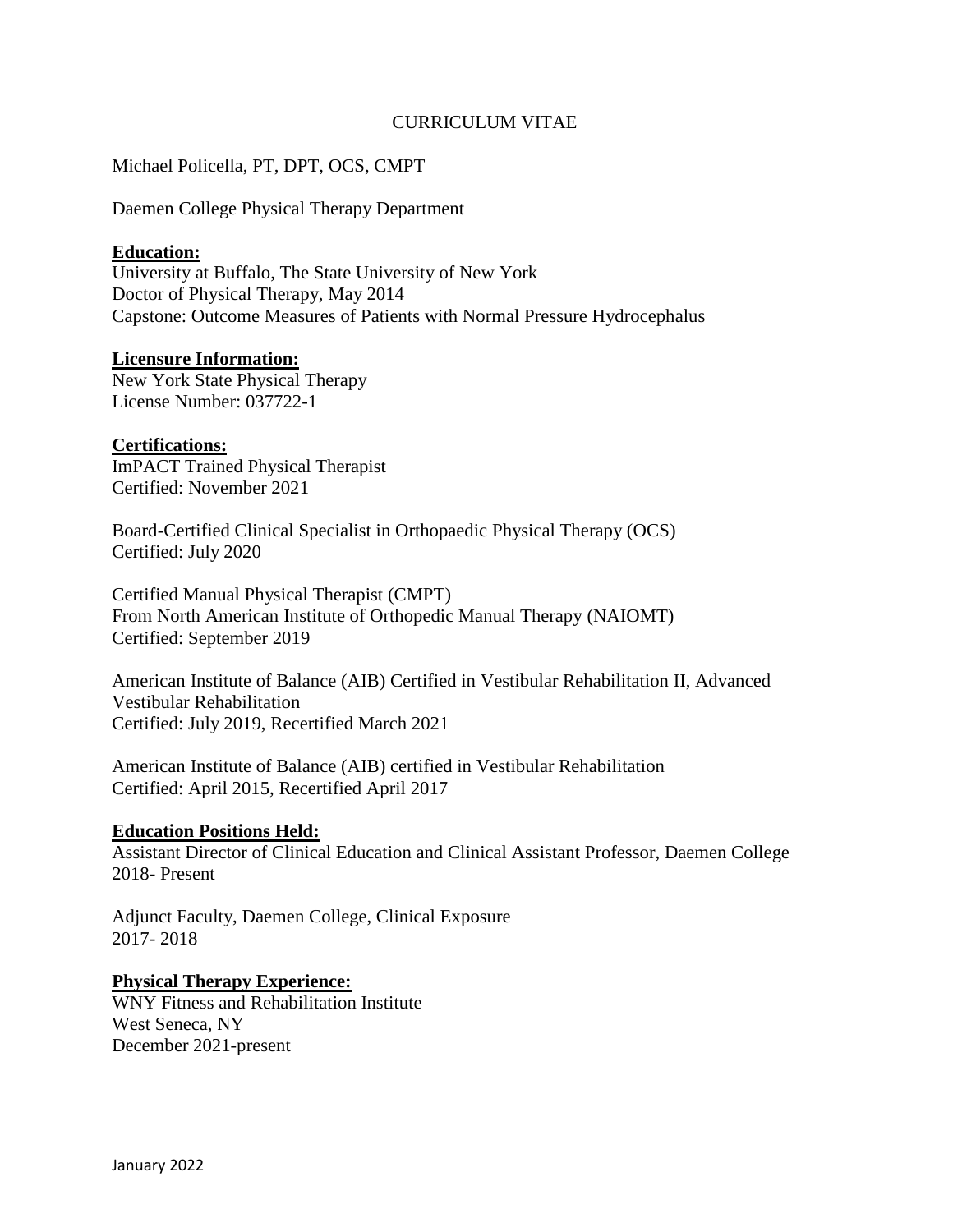Daemen College Pro Bono Treatment Amherst NY Fall 2018- present

Rose Physical Therapy Williamsville and Lockport, NY Spring 2014 – Fall 2018

# **Peer Reviewed Professional Presentations:**

**Policella M**, Kolodziej TA. Understanding Clinical Instructor's Perceptions and Attitudes Regarding Physical Therapy Students in the Clinic. Poster Presentation. Educational Leadership Conference – Atlanta, GA. October 2021.

Kolodziej TA, **Policella M**. Integrated Clinical Experiences in Physical Therapist Education: Exploring Stakeholder Perceptions of the ICE Model. Poster Presentation. Educational Leadership Conference – Atlanta, GA. October 2021.

### **Non-Peer Reviewed Presentations:**

Daemen College Vestibular Continuing Education Course Spring 2019 Topic: Peripheral Vestibular Disorders Evaluation and Treatment

Clinical Instructors Fall 2018 Continuing Education Dinner Topic: Physical Therapy Evaluation and Treatment of Temporomandibular Joint

# **Current Research Activity:**

Understanding Clinical Instructor's and Student's Perceptions of the Collaborative Model in Physical Therapy Training. Status: In Process

### **Membership in Scientific/Professional Organizations:**

American Physical Therapy Association Membership Federal and New York Chapter Fall 2018- Present

### **Community Service:**

Ride for Roswell Volunteer Tent Summer 2019

Daemen College Wellness Fair

### **Service to the College:**

Student Life Committee Daemen College Fall 2020- Present

Comprehensive Examination Committee Fall 2019-Present

Student Physical Therapy Association District Representative Mentor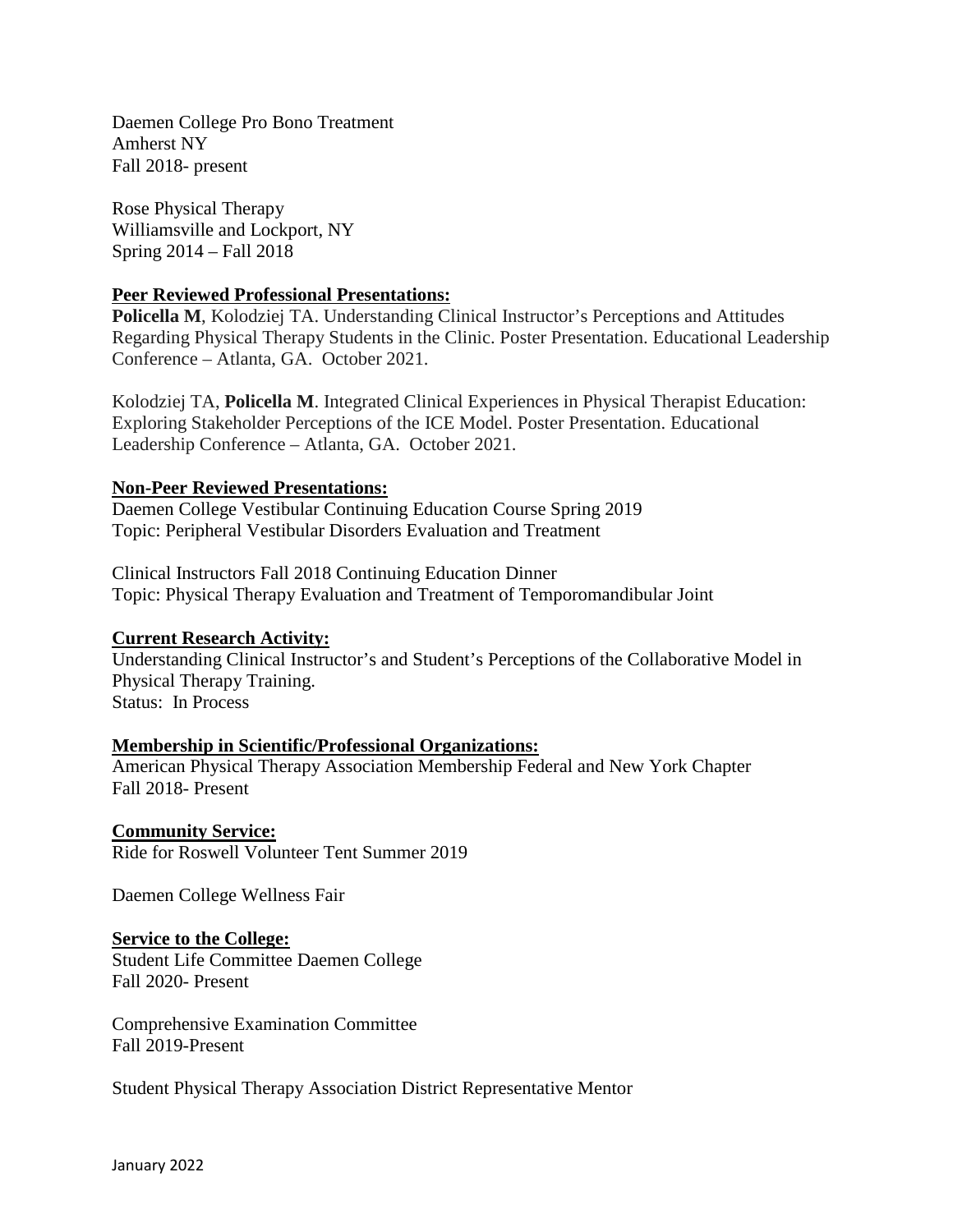Fall 2018- Present

PT Informer Committee Fall 2018- Present

### **Continuing Education Attended:**

APTA Centennial Lecture Series: Get your head in the game: Basic Concussion Assessment and Management November 2021

Education Leadership Conference October 2021

APTA Centennial Lecture Series: The eyes have it: Physical Therapy Management of Common Vestibular Disorders June 2021

MDT Part A January 2020

Pain Neuroscience Education. An Anecdotal and Evidence Based Clinical Approach September 2019

APTA Combined Sections Meeting Washington DC; Orthopedic, Neurological and Education courses taken January 2019

7 NAIOMT 500 and 600 level courses for Manual Therapy Certification April 2016- October 2018

Quantifying Whiplash Injury: Making the Invisible, Visible October 2016

**Current Teaching Responsibilities in the Entry-Level Physical Therapy Program:**  First Year Professional Phase, Fall semester:

PT 101 Freshman Seminar in Physical Therapy

PT 506 Kinesiology & Biomechanics I Lab

PT 514 Musculoskeletal Rehabilitation

PT 514 Musculoskeletal Rehabilitation 1 Lab

PT 517 Clinical Medicine 1